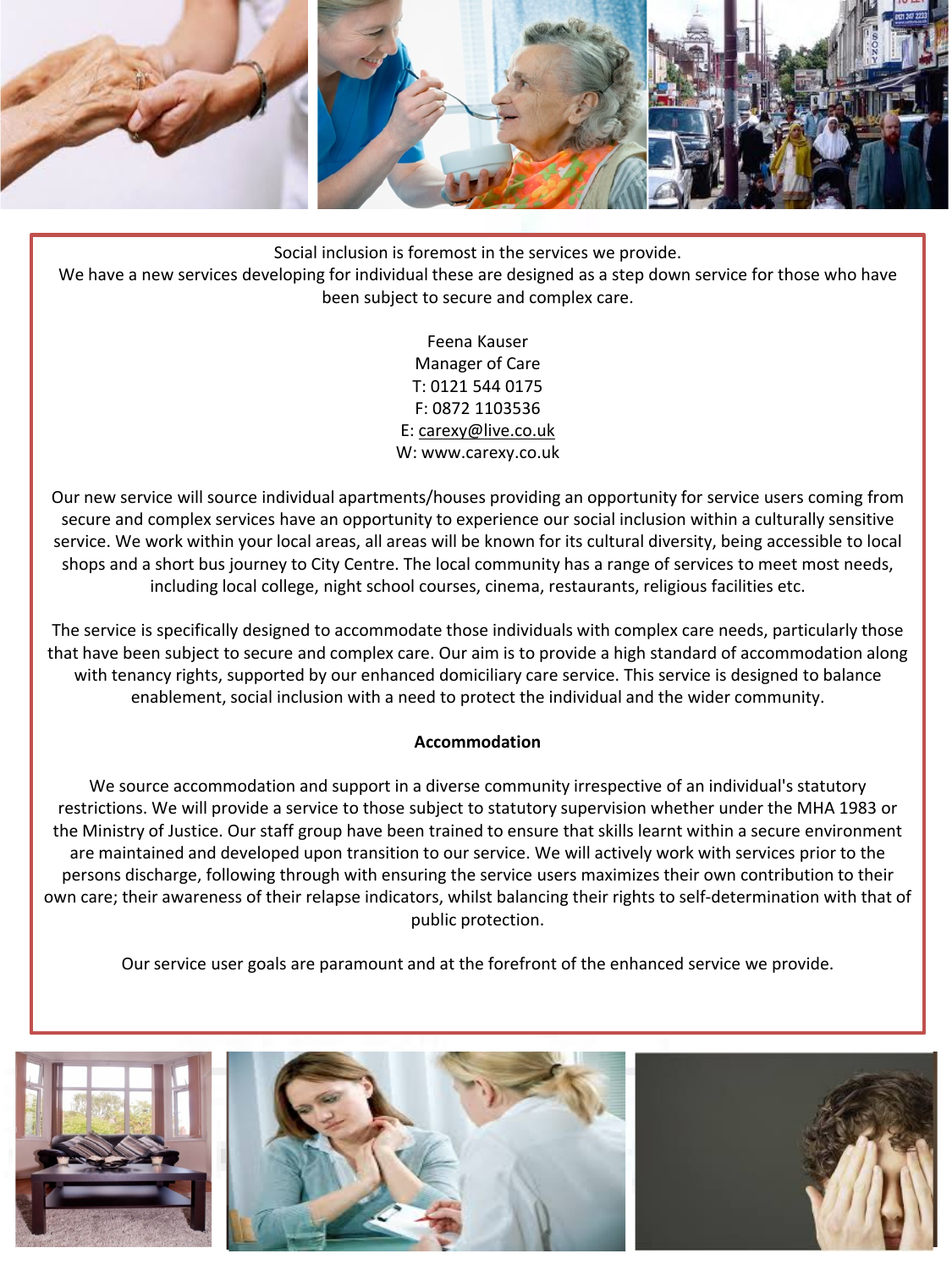# Our core standards are:

- $\triangleright$  Choice
- $\triangleright$  Equality
- $\triangleright$  Dignity
- **≻** Respect
- $\triangleright$  Inclusion
- $\triangleright$  Independence

We will provide the following:

- Care staff to support you within your agreed care plan and individual budget (IB)
- We will provide you with staff that will assist you in maintaining your own individual budget if practicable
- We will ensure that we will provide a timely and responsive service
- We will ensure that you have a named individual to contact on a daily basis
- We will support you to achieve your personal goals
- We will liaise with your clinical team, including clinical & social supervisors
- We will support you in understanding your personal care plan, including your relapse indicators

## **Personalisation**

At the heart of our service is the promotion of personalization, including supporting our service users to become as independent as possible through skill training to self-manage individual budgets, along with guidance on sustaining sufficient funds to meet daily living needs and planned future activities, including accessing the community and holidays.

## **The Service**

At Care XY care about the standards of service delivery and how this impacts upon our service users daily living. We will set with each service standards that they are agreeable to, which are reviewable and will be added to our core standards of care.

We will provide each service user with a comprehensive service delivery that is timely and maximizes their inclusion and independence. Individual care plans will be delivered on time and in agreement with the service user, balancing risk with rights to self-determination and that of public protection.

We will work closely with your respective clinical team to ensure you are safe, aware of your mental health needs, including relapse indicators. We will provide a report to your clinical and social supervisors in tandem with their responsibilities to the Ministry of Justice outlining your progress, your achievements and compliance with your conditions of discharge. We will ensure a smooth transition of your present assessed Occupational Therapy skills and develop these in order to promote your independence and social inclusion.